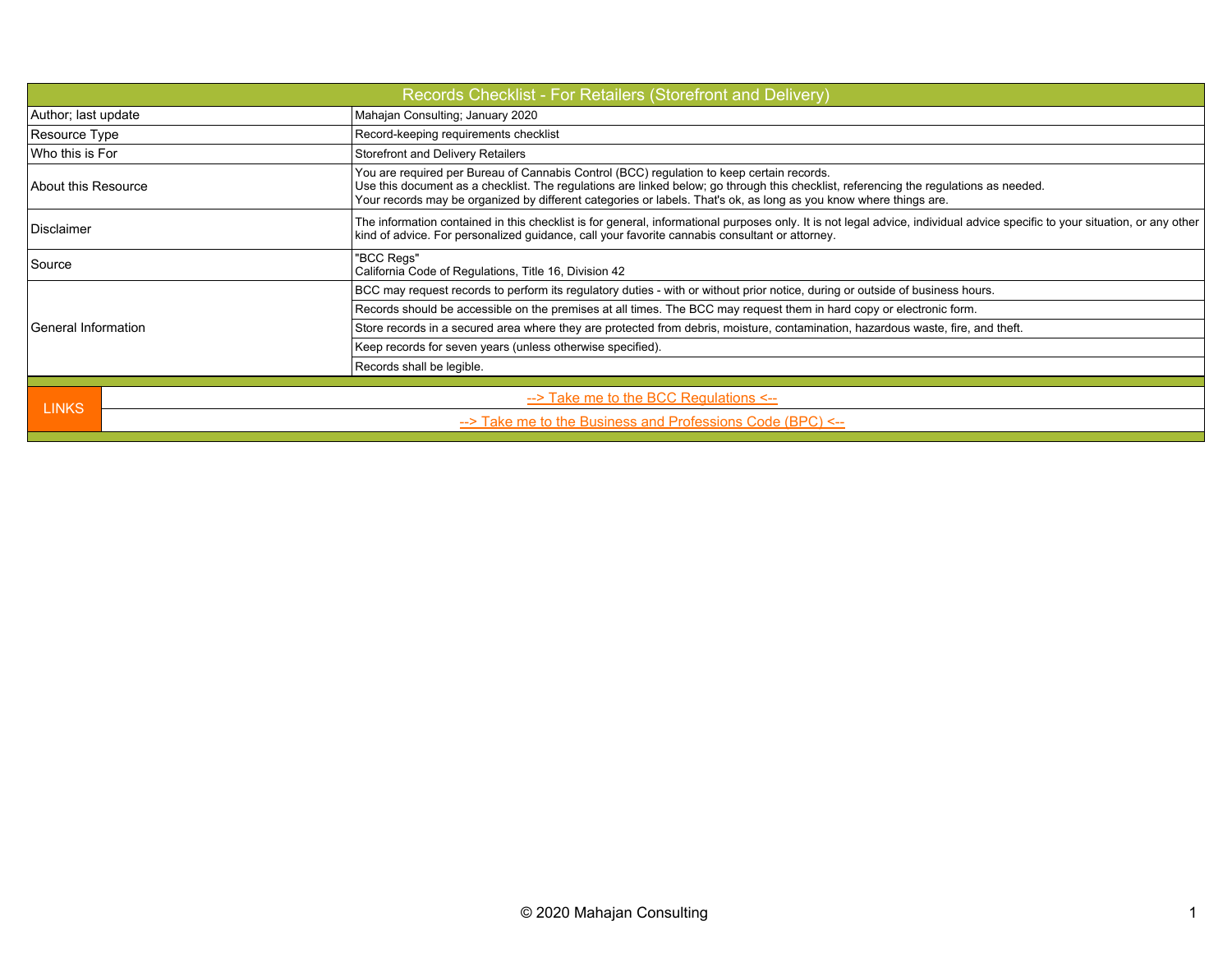|                                 | Records Checklist - For Retailers (Storefront and Delivery)                                                           |                |                                                                                                                                                                                                                                                                                                                                                                             |                                                               |  |  |  |  |
|---------------------------------|-----------------------------------------------------------------------------------------------------------------------|----------------|-----------------------------------------------------------------------------------------------------------------------------------------------------------------------------------------------------------------------------------------------------------------------------------------------------------------------------------------------------------------------------|---------------------------------------------------------------|--|--|--|--|
| <b>List of Required Records</b> |                                                                                                                       |                |                                                                                                                                                                                                                                                                                                                                                                             |                                                               |  |  |  |  |
| #                               | <b>Short Description</b>                                                                                              | $\blacksquare$ | <b>Detail</b>                                                                                                                                                                                                                                                                                                                                                               | <b>CDPH Regs</b><br>Section(s)<br>(unless otherwise<br>noted) |  |  |  |  |
| $\mathbf{1}$                    |                                                                                                                       | □              | BCC issued state license(s). Display the valid license prominently on the licensed premises.                                                                                                                                                                                                                                                                                |                                                               |  |  |  |  |
| $\overline{2}$                  |                                                                                                                       | $\Box$         | Permits, licenses, and other local authorizations to conduct the licensee's commercial cannabis activity.                                                                                                                                                                                                                                                                   |                                                               |  |  |  |  |
| 3                               | Business, Financial, and Legal                                                                                        | $\Box$         | Documentation for any change to any item listed in the original application that has not been reported to the Bureau through another<br>process. (Required for your license renewal.)                                                                                                                                                                                       |                                                               |  |  |  |  |
| $\overline{\mathbf{4}}$         |                                                                                                                       | $\Box$         | All other documents prepared or executed by an owner, employee, or assignee in connection with the licensed commercial cannabis<br>business.                                                                                                                                                                                                                                |                                                               |  |  |  |  |
| 5                               |                                                                                                                       | □              | Financial records, such as bank statements, sales invoices, receipts, tax records, and all records required by the California Department<br>of Tax and Fee Administration (CDTFA).<br>Documentation demonstrating your gross revenue for the current licensed period, such as a copy of your state tax return filed with the<br>CDTFA. (Required for your license renewal.) | 5020, 5037,<br>5039                                           |  |  |  |  |
| 6                               |                                                                                                                       | □              | Contracts with other licensees regarding commercial cannabis activity.                                                                                                                                                                                                                                                                                                      |                                                               |  |  |  |  |
| $\overline{7}$                  |                                                                                                                       | $\Box$         | Other records or documentation required pursuant to applicable statutes or regulations.                                                                                                                                                                                                                                                                                     |                                                               |  |  |  |  |
| 8                               |                                                                                                                       | $\Box$         | Things submitted to, and/or received from, state and local authorities. (Recommended)                                                                                                                                                                                                                                                                                       |                                                               |  |  |  |  |
| 9                               |                                                                                                                       | C              | Other correspondence with state and local authorities, including emails, phone call notes, notes related to inspections, etc.<br>(Recommended)                                                                                                                                                                                                                              |                                                               |  |  |  |  |
| 10                              |                                                                                                                       | $\Box$         | A log and notes to keep track of inspections conducted by state and local authorities. (Recommended)                                                                                                                                                                                                                                                                        |                                                               |  |  |  |  |
| 11                              | Security & Surveillance                                                                                               | $\Box$         | A visitor log / record of all authorized individuals (besides employees) who enter limited-access areas.<br>Include the individual's name, the name of the company they work for, reason for entering the limited-access area, date, and entry/exit<br>times.                                                                                                               |                                                               |  |  |  |  |
| 12 <sup>12</sup>                |                                                                                                                       | □              | Each licensed premises shall have a digital video surveillance that complies with requirements specified in Section 5044 (resolution,<br>vantage points, etc.).<br>Record 24 hours/day and keep for a minimum of 90 calendar days.                                                                                                                                          | 5037, 5042,<br>5044                                           |  |  |  |  |
| 13                              |                                                                                                                       | □              | Other security records (besides surveillance recordings).                                                                                                                                                                                                                                                                                                                   |                                                               |  |  |  |  |
| 14                              | Shipment Receipt & Inventory                                                                                          | Л              | Inventory Receipt Records. For all cannabis goods in your inventory, keep a record of the date and time of receipt, the sell-by/expiration<br>date(s), the name and license number of the party who transported them to you, and the price you paid.<br>See BCC Regs Section 5423 for full details about what must be documented.                                           |                                                               |  |  |  |  |
| 15                              |                                                                                                                       | $\Box$         | Inventory Records. Keep a record of the description and quantity of all cannabis goods in your inventory.<br>See BCC Regs Section 5423 for full details about what must be documented.                                                                                                                                                                                      | 5423, 5424                                                    |  |  |  |  |
| 16                              |                                                                                                                       | □              | Inventory Reconciliation Records. Verify that the physical inventory is consistent with records pertaining to inventory. Keep records<br>regarding the results of inventory reconciliations. If you find a discrepancy, follow notification procedures and keep records of your steps.                                                                                      |                                                               |  |  |  |  |
| 17                              |                                                                                                                       | $\Box$         | Documentation for data or information entered into the track and trace system. (Ex: inventory records, waste collection tickets.)                                                                                                                                                                                                                                           |                                                               |  |  |  |  |
| 18                              | <b>Track and Trace System</b><br>*Note: these records are in addition to the data you<br>input into the CCTT system.* | $\Box$         | Account Manager Role/Responsibility. Maintain a complete, accurate, and up-to-date list of the full names and usernames of all track and<br>trace system users.                                                                                                                                                                                                             |                                                               |  |  |  |  |
| 19                              |                                                                                                                       | n              | Proof of track and trace system training (Recommended)                                                                                                                                                                                                                                                                                                                      | 5037, 5048,                                                   |  |  |  |  |
| 20                              |                                                                                                                       | $\Box$         | All compliance notifications received from the track and trace system, and how and when compliance was achieved.                                                                                                                                                                                                                                                            | 5050                                                          |  |  |  |  |
| 21                              |                                                                                                                       | □              | If you lose connectivity to the track and trace system for any reason, prepare and maintain comprehensive records detailing all<br>commercial cannabis activities that were conducted during the loss of connectivity. Document the cause, and the date(s) and time(s) of<br>loss and restoration of connectivity.                                                          |                                                               |  |  |  |  |